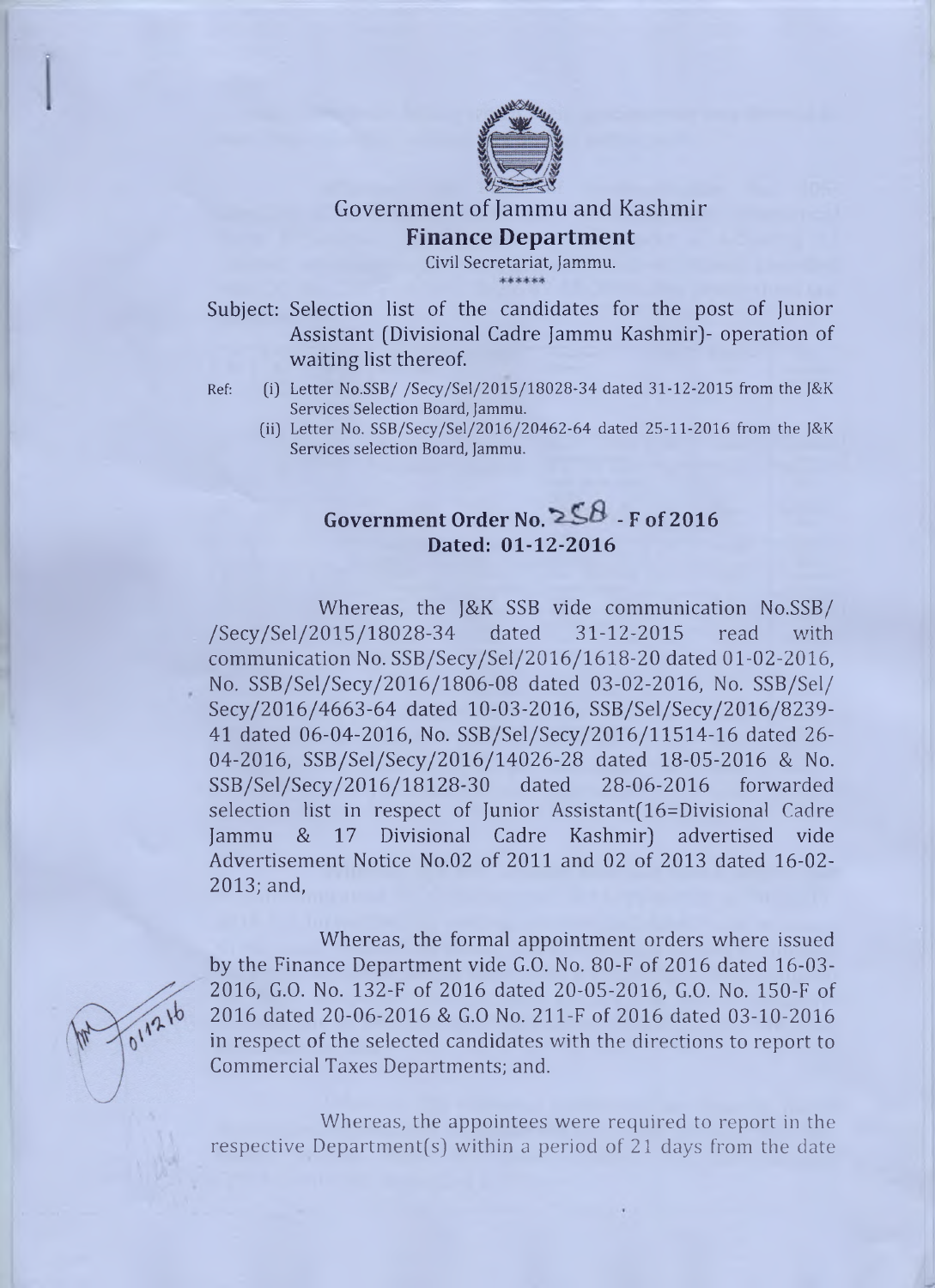of issue of the order failing which their appointment was deemed to have been cancelled without any further notice; and

Whereas, the basis of communication No. 305- Adm/241-42/CCT dated 28-04-2016 received from Commercial Taxes Department the appointment in respect of following 12 (twelve) candidates/appointees(Junior Assistants) stands cancelled vide G.O. No. 210-F of 2016 dated 03-10-2016 after giving them last opportunity:-

| S.<br>No.      | S. No. in<br>the<br>Select<br>List | S. No. in<br>the G.O.<br>No. 80-F<br>of 2016<br>dated<br>$16 - 03 -$<br>2016. | Name of the<br>candidates     | Parentage                    | Permanent<br><b>Address</b>                                | CAT            | Divisional<br>Cadre | HoD<br>supposed<br>to report |
|----------------|------------------------------------|-------------------------------------------------------------------------------|-------------------------------|------------------------------|------------------------------------------------------------|----------------|---------------------|------------------------------|
| $\mathbf{1}$ . | 13                                 | $\overline{8}$                                                                | Roshan Lal                    | Kunj Lal                     | Chack,<br>Pheru<br>Hiranagar, Kathua.                      | <b>OM</b>      | Jammu               | Commercial<br>Taxes          |
| 2.             | $\mathbf{1}$                       | $\mathbf{1}$                                                                  | Rakesh Menia                  | Sh Sham Lal                  | H No. 625 Ashok<br>Nagar Satwari Distt<br>lammu.           | <b>SC</b>      | Jammu               | Commercial<br>Taxes          |
| 3.             | $\mathbf{1}$                       | $\mathbf{1}$                                                                  | Sawan Singh                   | Kuldeep<br>Singh             | P/0<br>Ghingrani<br>Bheela<br>Tehsil<br>thatri.            | <b>RBA</b>     | <b>Jammu</b>        | Commercial<br>Taxes          |
| 4.             | $\mathbf{1}$                       | $\mathbf{1}$                                                                  | Shabir Ahmad<br>Bhat          | Abdul Rashid<br>Bhat         | Monghama<br>Pulwama.                                       | <b>OM</b>      | Kashmir             | Commercial<br>Taxes          |
| 5.             | $\overline{3}$                     | 3                                                                             | Showkat<br>Ahmad Rashi        | Ghulam<br>Mohd Rashi         | Baghi Roop Singh<br>Khanyar Srinagar.                      | <b>OM</b>      | Kashmir             | Commercial<br>Taxes          |
| 6.             | $\overline{5}$                     | $\overline{5}$                                                                | Ahmad<br>Shabir<br>Tantry     | Mohd<br>Magbool<br>Tantry    | Colony<br>Hanfia<br>Armapora<br>Sopore<br>Sopre Baramulla. | <b>OM</b>      | Kashmir             | Commercial<br>Taxes          |
| 7.             | $\overline{7}$                     | 7                                                                             | Shabina<br>Khuroo             | Ghulam<br>Mohammad<br>Khuroo | Shaeed<br>Gunj<br>Srinagar.                                | 0 <sub>M</sub> | Kashmir             | Commercial<br>Taxes          |
| 8.             | $\mathbf{B}$                       | 8                                                                             | Nusrat Bano                   | Ghulam<br>Mohammad<br>Reshi  | Baghi Roop Singh<br>Khanyar Srinagar.                      | <b>OM</b>      | Kashmir             | Commercial<br>Taxes          |
| 9.             | 9                                  | 9                                                                             | Firdous Ahmad<br>Shah         | Mohmad<br>Ameen Shah         | Gowhar<br>Pora<br>Chadoora Budgam.                         | <b>OM</b>      | Kashmir             | Commercial<br>Taxes          |
| 10.            | 10                                 | 10                                                                            | Manzoor<br>Ahmad Rather       | Abdul<br>Aziz<br>Rather      | Ashmuji Kulgam.                                            | OM             | Kashmir             | Commercial<br>Taxes          |
| 11.            | $\mathbf{1}$                       | $\mathbf{1}$                                                                  | Ahmad<br>Raees<br><b>Bhat</b> | Abdul<br>Ahad<br><b>Bhat</b> | Berthipora Shopian                                         | <b>RBA</b>     | Kashmir             | Commercial<br>Taxes          |
| 12.            | $\mathbf{1}$                       | $\mathbf{1}$                                                                  | Masroof Ahmad<br>Bhat         | Saif Ud Din<br>Bhat          | Malpora Sadurkote<br>Bandipora.                            | <b>RBA</b>     | Kashmir             | Commercial<br>Taxes          |

Whereas, the J&K Services Selection Board Jammu vide its communication No. SSB/Secy/Sel/2016/20462-64 dated 25-11 2016 has forwarded the waiting list of 8 candidates^ **under OM category & 1 RBA category Divisional Cadre Kashmir]** and it is felt appropriate tO Consider the eight candidates, as per merit, who are figuring in the waiting list for their temporary appointment against the twelve vacancies accrued due to non joining of appointees in the Commercial Taxes<br> **a**<sup>112</sup> Departments; and Departments; and

> Whereas, the following candidates are figuring in the waiting list, as per merit, as forwarded by the J&K Services Selection Board Jammu vide its communication No. SSB/Secy/Sel /2016/20462-64 dated 25-11-2016:-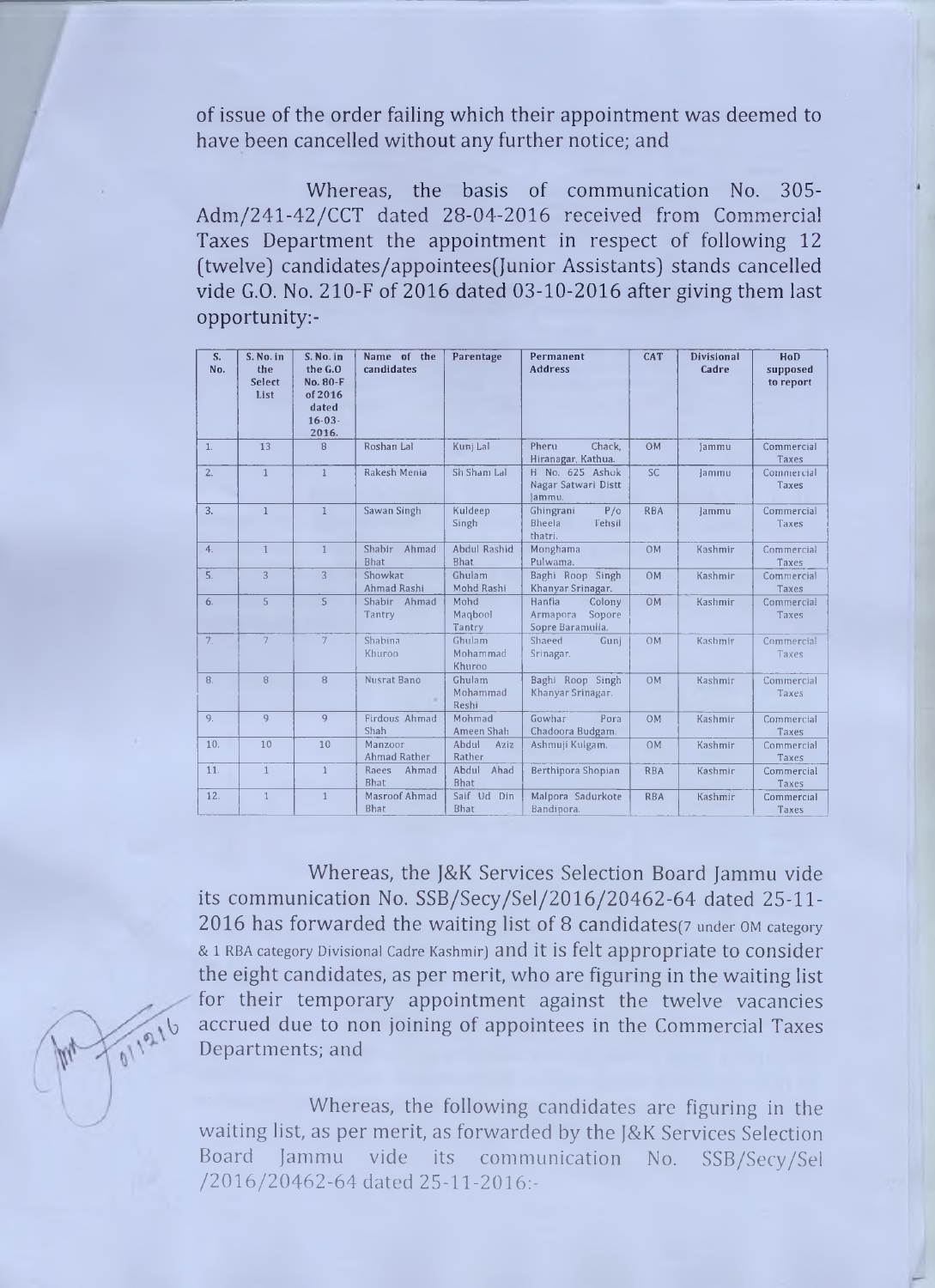| $S_{1}$<br>No. | int.<br>S <sub>n</sub><br>No. | Name of andidate  | Parentage                | Residence                                                          | Cat        | <b>Division</b> |
|----------------|-------------------------------|-------------------|--------------------------|--------------------------------------------------------------------|------------|-----------------|
| 1.             | 01                            | Obaid Bashir Sofi | Bashir Ahmad Sofi        | <b>Badamwari</b><br>Near<br>Telephone<br>Exchage<br>Hawal Srinagar | <b>OM</b>  | Kashmir         |
| 2.             | 02                            | Sartaj Ahmad Dar  | Ahdul Salam Dar          | Bhan Kulgam.                                                       | <b>OM</b>  | Kashmir         |
| 3.             | 03                            | Gowhar Bashir     | <b>Bashir Ahmad Clay</b> | Bongam Shopian                                                     | <b>OM</b>  | Kashmir         |
| 4.             | 04                            | Muzafar Shafi Mir | Mohammad Shafi Mir       | Gasso Hazratbal Srinagar.                                          | <b>OM</b>  | Kashmir         |
| 5.             | 05                            | Kulsum Hamid      | Abdul Hamid Sofi         | Lachmanpora Sidiq Abad<br>Batamaloo.                               | <b>OM</b>  | Kashmir         |
| 6.             | 06                            | Roomiasa Majeed   | <b>Abdul Majeed Lone</b> | Wari<br>Syed<br>Khanyar<br>Srinagar.                               | <b>OM</b>  | Kashmir         |
| 7 <sub>1</sub> | 07                            | Sabina Amin       | Pir Zia Ud Din           | Mirher Sheeri.                                                     | <b>OM</b>  | Kashmir         |
| 8.             | <b>OB</b>                     | Aijaz Ahmad Mir   | Mohammad<br>Ahsan<br>Mir | Berthipora Shopian.                                                | <b>RBA</b> | Kashmir         |

Now therefore, sanction is hereby accorded to the temporary appointment of following 08 waiting list candidates as Junior Assistant(Divisional Cadre Jammu /Kashmir) in the Pay Band of Rs. 5200-20200 with Grade Pay of Rs.1900/- in the Jammu and Kashmir Excise and Commercial Taxes (Subordinate) Service with immediate effect:-

| S.<br>No.      | Int.<br>S. No. | Name of andidate  | Parentage                | Residence                                                           | Cat        | <b>Division</b> | HoD<br>supposed<br>to report |
|----------------|----------------|-------------------|--------------------------|---------------------------------------------------------------------|------------|-----------------|------------------------------|
| $\mathbf{1}$ . | 01             | Obaid Bashir Sofi | Bashir Ahmad Sofi        | <b>Badamwari</b><br>Near<br>Telephone<br>Exchage<br>Hawal Srinagar. | <b>OM</b>  | Kashmir         | Commercial<br>Taxes          |
| 2.             | 02             | Sartaj Ahmad Dar  | Abdul Salam Dar          | Bhan Kulgam.                                                        | OM         | Kashmir         | Commercial<br><b>Taxes</b>   |
| 3.             | 0 <sub>3</sub> | Gowhar Bashir     | <b>Bashir Ahmad Clay</b> | Bongam Shopian.                                                     | <b>OM</b>  | Kashmir         | Commercial<br>Taxes          |
| 4.             | 04             | Muzafar Shafi Mir | Mohammad Shafi Mir       | Gasso Hazratbal Srinagar.                                           | <b>OM</b>  | Kashmir         | Commercial<br>Taxes          |
| 5.             | 05             | Kulsum Hamid      | Abdul Hamid Sofi         | Lachmanpora Sidig Abad<br>Batamaloo.                                | <b>OM</b>  | Kashmir         | Commercial<br>Taxes          |
| 6.             | 06             | Roomiasa Majeed   | <b>Abdul Majeed Lone</b> | Wari<br>Syed<br>Khanyar<br>Srinagar.                                | <b>OM</b>  | Kashmir         | Commercial<br>Taxes          |
| 7 <sub>1</sub> | 07             | Sabina Amin       | Pir Zia Ud Din           | Mirher Sheeri.                                                      | OM         | Kashmir         | Commercial<br>Taxes          |
| 8.             | 08             | Aijaz Ahmad Mir   | Mohammad<br>Ahsan<br>Mir | Berthipora Shopian.                                                 | <b>RBA</b> | Kashmir         | Commercial<br>Taxes          |

The temporary appointment of the above eight waiting list candidates as Junior Assisntant(Divisional Cadre Kashmir) shall be subject to fulfillment of the following conditions:-

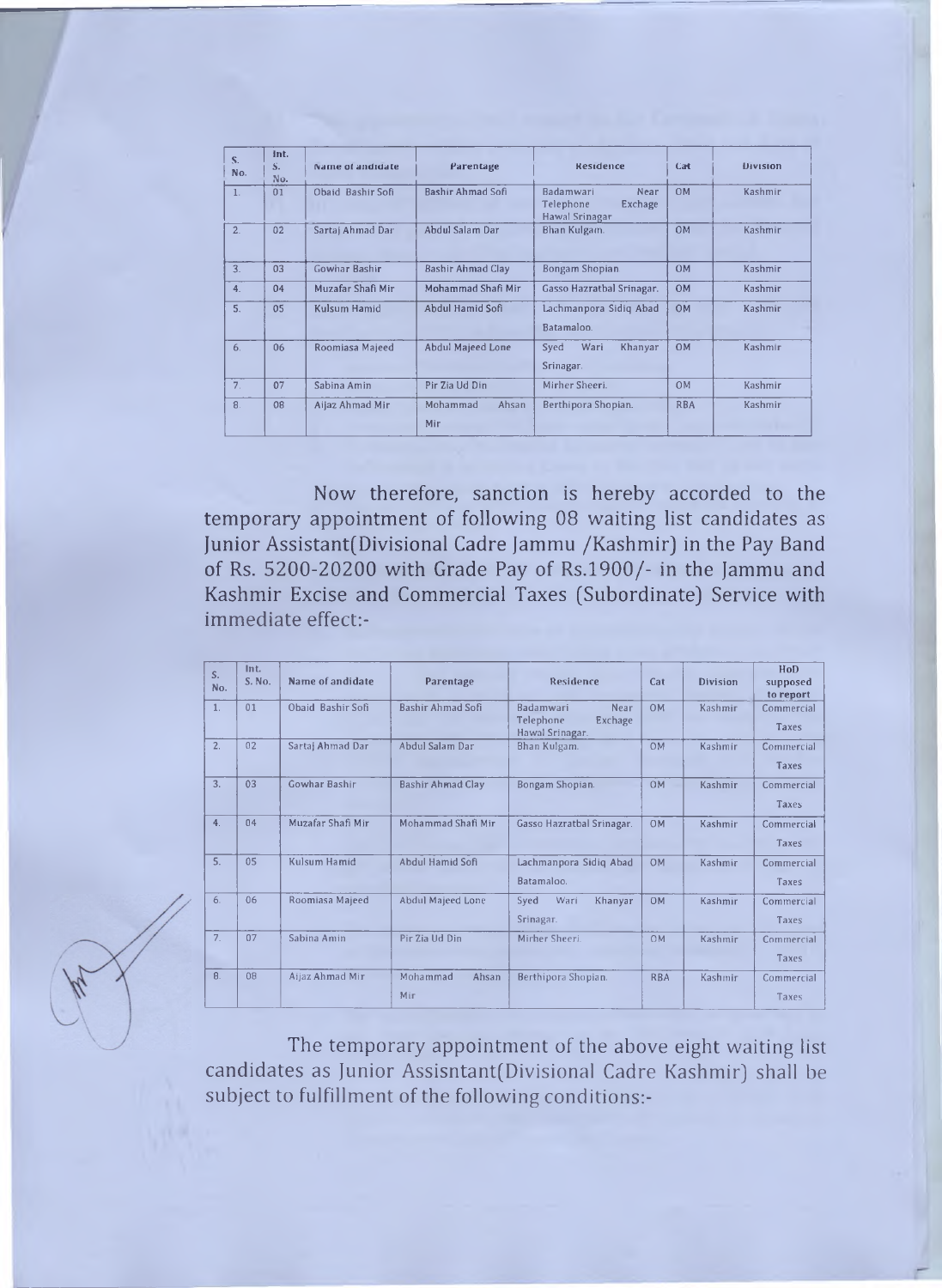- A) The appointee(s) shall report to the Commercial Taxes Department within a period of 21 days from the date of issue of the order.
- B) In case of failure of any appointee to join within the stipulated period, his/her appointment shall be deemed to have been cancelled without any further notice.
- C) The appointee(s) shall be allowed to join only on production of the following certificates in original:-
	- 1. Academic/Technical Qualification Certificates.
	- 2. Matriculation/Date of Birth Certificate.
	- 3. Health Certificate issued by Chief Medical Officer.
	- 4. Permanent Resident Certificate issued by the Competent Authority.
	- 5. Certificates from the District Industries Centre(DIC) and District Employment & Counseling Centre to the effect that no loan under the self employment scheme has been taken by the appointee.
	- 6. Relevant category certificates (in case of candidates belonging to reserved categories).
	- D] The appointment of the candidates as Junior Assistants shall further be subject to the following conditions:-
		- Each appointee shall give an undertaking duly attested by the First Class Magistrate in the shape of an affidavit to the effect that in case adverse report about his/her character and antecedents is received from Inspector General of Police, (C1D), J&K to whom a reference shall be made by the concerned HoD, the candidate shall have no right to claim his/her appointment as Junior Assistant and his/her appointment as such shall be deemed to have been cancelled ab-initio.
		- $ii.$  If on verification, the certificate(s) produced by the appointees are proved to be fake or forged, the appointment shall be cancelled ab-initio.
		- **iii.** The salary of the appointees shall not be drawn and disbursed to them unless the satisfactory reports in respect of (i) and (ii) above are received in their favour.
		- iv. The appointment of the said candidates shall be governed by the "New Pension Scheme" as per SRO 400 of 2009 dated 24.12-2009.
		- The appointee(s) shall be on probation for a period of  $02$ years and shall undergo and qualify the Secretariat Assistants Examination Course(Foundation Course).